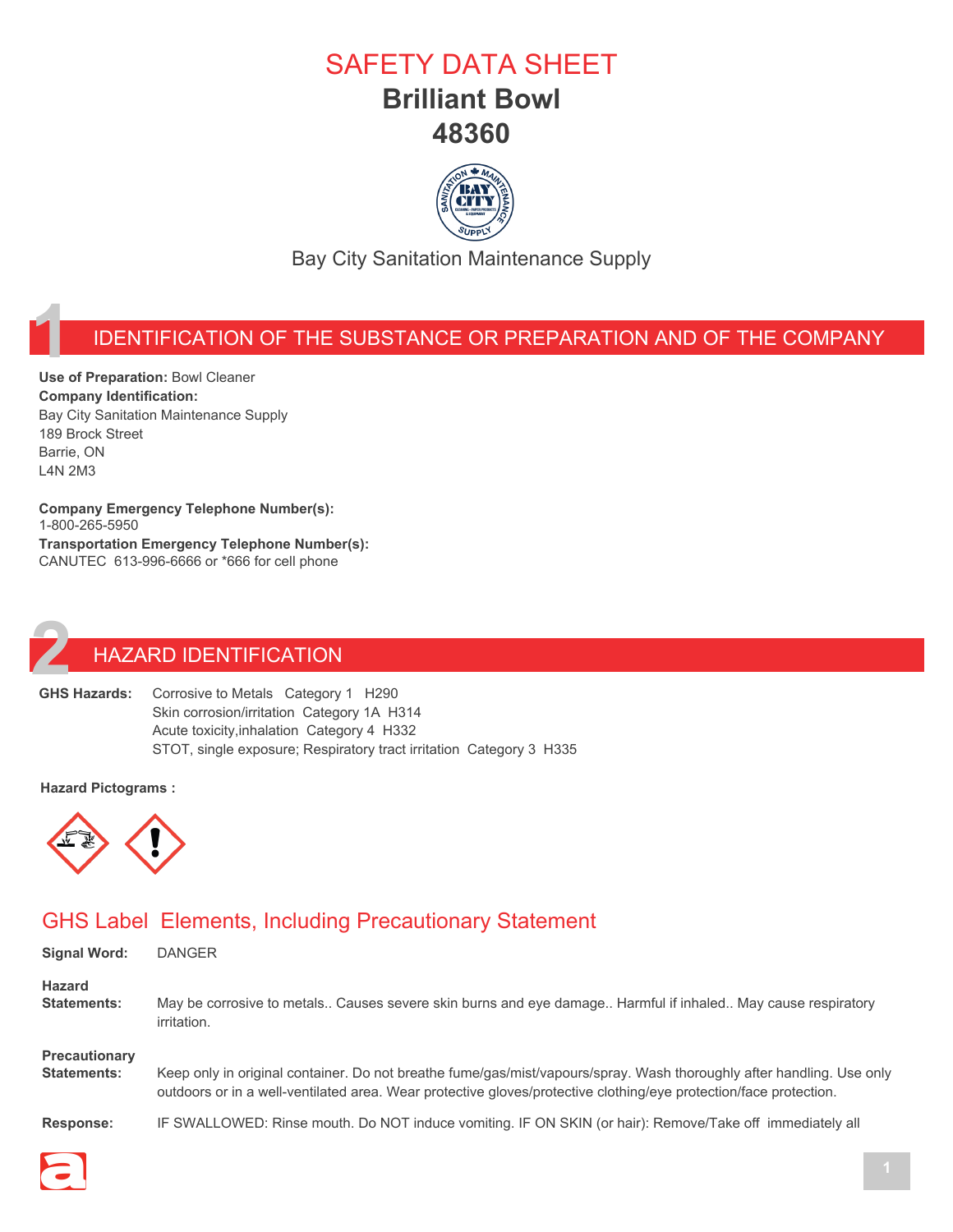contaminated clothing. Rinse SKIN with water/shower. IF INHALED: Remove victim to fresh air and keep at rest in a position comfortable for breathing. IF IN EYES: Rinse cautiously with water for several minutes. Remove contact lenses, if present and easy to do. Continue rinsing. Immediately call a POISON CENTER or doctor/physician. Call a POISON CENTER or doctor/physician if you feel unwell. Wash contaminated clothing before reuse. Absorb spillage to prevent material damage.

**Storage:** Store in a closed container. Store locked up.

**Disposal:** Dispose of contents/container according to Local Provincial and Federal regulations

#### **3** COMPOSITION / INFORMATION ON INGREDIENTS

#### **Chemical Description:** Chemical Blend

| <b>Ingredient Name</b>   | CAS#      | <b>Classification</b>                                                                                                                                                                                                                                                      | $%$ by Wt  |
|--------------------------|-----------|----------------------------------------------------------------------------------------------------------------------------------------------------------------------------------------------------------------------------------------------------------------------------|------------|
| <b>Hydrochloric Acid</b> | 7647-01-0 | Corrosive to Metals Category 1 H290<br>Skin corrosion/irritation Category 1A H314<br>Serious eye damage/eye irritation Category 1 H318<br>Acute toxicity, inhalation Category 4 H332<br>STOT, single exposure; Respiratory tract irritation Category 3<br>H <sub>335</sub> | $15 - 35%$ |

### **4** FIRST AID MEASURES

| Inhalation:                                           | Remove victim to fresh air. If symptoms persist, call a physician                                                                                          |
|-------------------------------------------------------|------------------------------------------------------------------------------------------------------------------------------------------------------------|
| <b>Eye Contact:</b>                                   | IMMEDIATELY flush eyes with running water for at least 15 minutes, keeping eyelids open. Consult a doctor<br>immediately.                                  |
| <b>Skin Contact:</b>                                  | Thoroughly wash exposed skin with soap and water. Remove any contaminated clothing and wash before<br>reuse. If irritation persists seek medical attention |
| Ingestion:                                            | Immediately call physician. DO NOT induce vomiting. Give several glasses of water. Never give anything by<br>mouth if victim is unconscious or convulsing. |
| <b>Most Important</b><br><b>Symptoms and Effects:</b> | Severe burns to eyes, skin and respiratory tract.                                                                                                          |
| <b>Notes to Physician:</b>                            | Treatment based on judgment of attending physician.                                                                                                        |

#### **5** FIRE FIGHTING MEASURES

| Suitable extinguishing media:   | Use dry chemical, CO2, water spray (fog) or foam.                                                                                                                                                         |
|---------------------------------|-----------------------------------------------------------------------------------------------------------------------------------------------------------------------------------------------------------|
| Unsuitable extinguishing media: | not known                                                                                                                                                                                                 |
| Special exposure hazards:       | This product causes burns of eyes, skin and mucous membranes. Thermal decomposition may<br>lead to release of irritating and toxic vapors. In the event of fire and/or explosion do not breathe<br>fumes. |
| Special safety equipment:       | Self contained breathing apparatus and full protective clothing required for extinguishing fire.                                                                                                          |
| Fire and explosion:             | None                                                                                                                                                                                                      |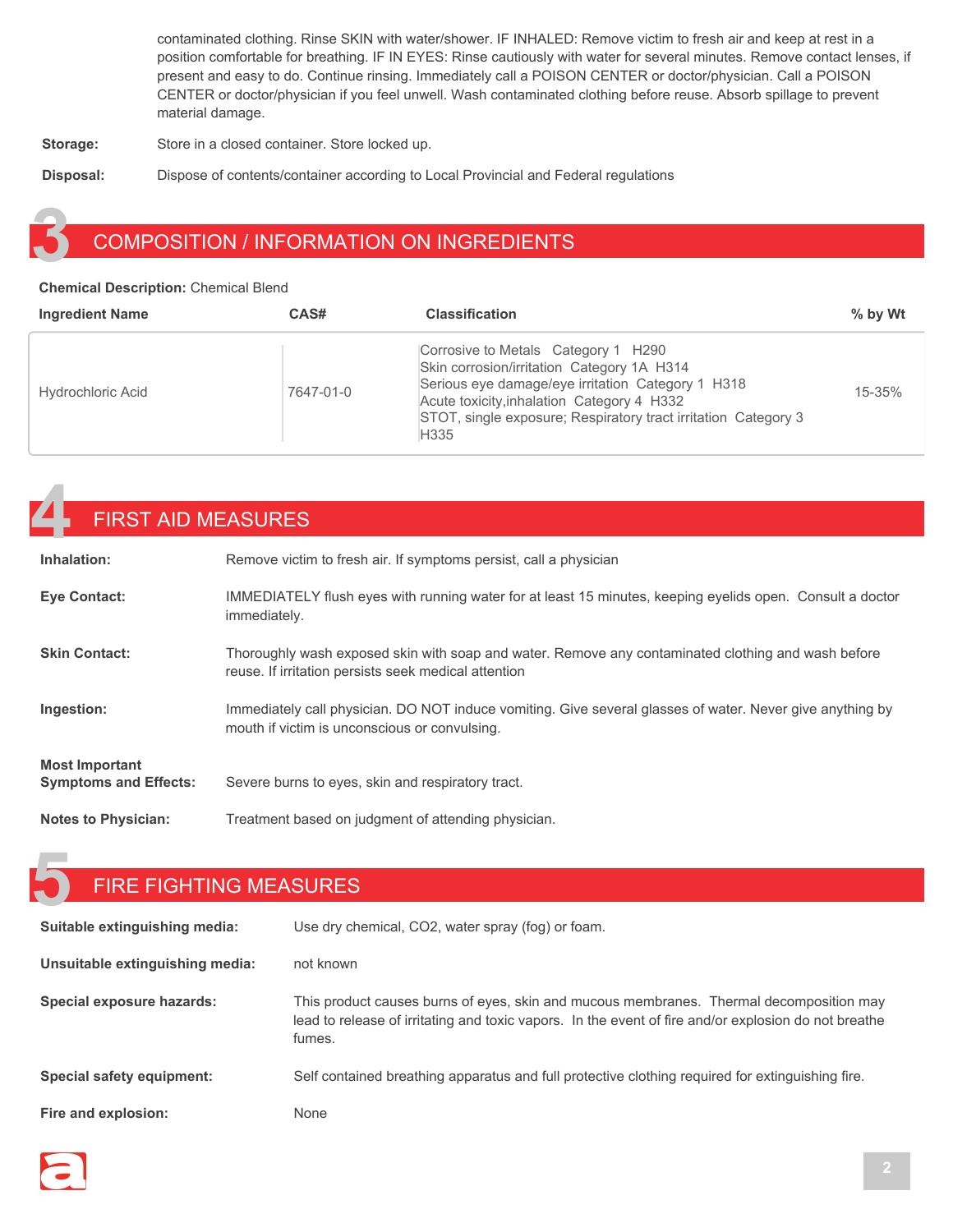### **6** ACCIDENTAL RELEASE MEASURES

#### Personal Precautions, Protective Equipment and Emergency Procedures

General Measures: **Ensure adequate ventilation. Keep people away from and upwind of spill/leak. Avoid inhalation,** ingestion and contact with skin and eyes. When workers are facing concentrations above the exposure limit they must use appropriate certified respirators. Ensure clean-up is conducted by trained personnel only. Refer to protective measures listed in Sections 7 and 8

#### For Non-Emergency Personnel

| <b>Protective Equipment:</b> | Wear adequate personal protective equipment |
|------------------------------|---------------------------------------------|
| <b>Emergency Procedures:</b> | Wear adequate personal protective equipment |

### For Emergency Personnel

| <b>Protective Equipment:</b>      | Wear adequate personal protective equipment                                                                                      |
|-----------------------------------|----------------------------------------------------------------------------------------------------------------------------------|
| <b>Emergency Procedures:</b>      | Wear adequate personal protective equipment                                                                                      |
| <b>Environmental Precautions:</b> | Prevent release to the environment if possible. Dike large spills to prevent material from entering<br>streams or sewer systems. |

#### Methods and Material for Containment and Cleaning Up

| <b>For Containment:</b>         | Soak up inert absorbent material and dispose of as hazardous waste. Keep in suitable, closed<br>containers for disposal                                                                                                                                                                                                                                          |
|---------------------------------|------------------------------------------------------------------------------------------------------------------------------------------------------------------------------------------------------------------------------------------------------------------------------------------------------------------------------------------------------------------|
| <b>Methods for Cleaning Up:</b> | Contain spillage and then collect with noncombustible absorbent material(e.g. sand, earth,<br>diatomaceous earth, vermiculite) and place in container for disposal according to local/national<br>requiation. Flush away traces with water. For large spills, dike spilled material or otherwise contain<br>material to ensure runoff does not reach a waterway. |
|                                 |                                                                                                                                                                                                                                                                                                                                                                  |

**Reference to Other Sections:** None

#### **7** HANDLING AND STORAGE

| <b>Precautions for safe handling:</b>                        | Avoid contact with skin and eyes. Avoid inhalation of vapour or mist. Avoid splashes or spray in<br>enclosed areas. Ensure good ventilation/exhaustion at the workplace.                                                                                                                                  |
|--------------------------------------------------------------|-----------------------------------------------------------------------------------------------------------------------------------------------------------------------------------------------------------------------------------------------------------------------------------------------------------|
| Information about fire and<br>explosion protection:          | none                                                                                                                                                                                                                                                                                                      |
| Requirements to be met by<br>storerooms and receptacles:     | Keep container closed in a dry and well-ventilated place. Containers which are opened must be<br>carefully resealed and kept upright to prevent leakage. Keep away from incompatible materials such<br>as alkalis, reducing and oxidizing agents, bleach and ammonia. Do not mix with any other chemicals |
| Information about storage in<br>one common storage facility: | unknown                                                                                                                                                                                                                                                                                                   |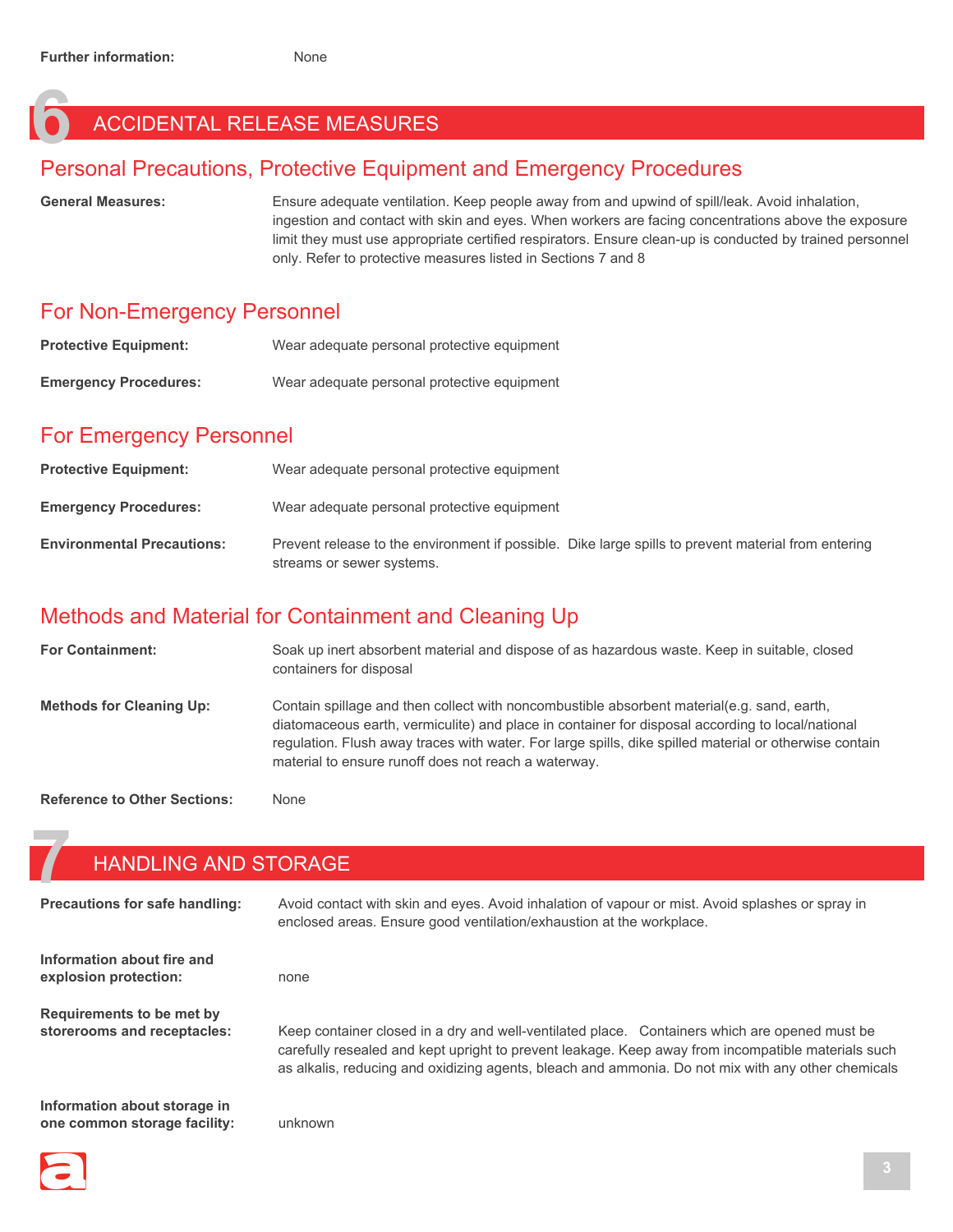**Specific end use:** not applicable

### **EXPOSURE CONTROLS / PERSONAL PROTECTION**

| <b>Respiratory protection:</b>      | Follow the OSHA respirator regulations found in 29 CFR 1910.134 or European Standard EN 149. Use a<br>NIOSH/MSHA or European Standard EN 149 approved respirator if exposure limit are exceeded or if irritation<br>or other symptoms are experienced.                                                                                                                                                                           |
|-------------------------------------|----------------------------------------------------------------------------------------------------------------------------------------------------------------------------------------------------------------------------------------------------------------------------------------------------------------------------------------------------------------------------------------------------------------------------------|
| <b>Hand protection:</b>             | Wear coveralls with long sleeves, gauntlets and gloves of PVC or neoprene.                                                                                                                                                                                                                                                                                                                                                       |
| Eye protection:                     | Use chemical goggles and/or a full face shield.                                                                                                                                                                                                                                                                                                                                                                                  |
| <b>Skin protection:</b>             | Wear protective clothing, including boots or safety shoes with polyvinyl chloride (PVC) or neoprene. Wear<br>coveralls with long sleeves, gauntlets and gloves of PVC or neoprene.                                                                                                                                                                                                                                               |
| <b>Working hygiene:</b>             | Handle in accordance with good industrial hygiene and safety practices.                                                                                                                                                                                                                                                                                                                                                          |
| <b>Exposure Guidelines:</b>         | A system of local and/or general exhaust is recommended to keep employee exposures as low as possible.<br>Local exhaust ventilation is generally preferred because it can control the emissions of the contaminant at its<br>source, preventing dispersion of it into the general work area. Please refer to the ACGIH document, Industrial<br>Ventilation, A Manual of Recommended Practices, most recent edition, for details. |
| TWA ppm:<br>TWA mg_m <sup>3</sup> : | <b>Hydrochloric Acid</b><br>no data available                                                                                                                                                                                                                                                                                                                                                                                    |



**STEL mg\_m3 :**

#### **9** PHYSICAL AND CHEMICAL PROPERTIES

| <b>Physical State:</b>               | Liquid            |
|--------------------------------------|-------------------|
| Appearance:                          | Opaque White      |
| <b>Molecular Weight:</b>             | No Data Available |
| Odour:                               | Wintergreen       |
| <b>Odour Threshold:</b>              | No Data Available |
| pH:                                  | $<$ 1             |
| <b>Melting Point:</b>                | No Data Available |
| <b>Boiling Point:</b>                | $>=212 F$         |
| <b>Flash Point:</b>                  | No Data Available |
| <b>Evaporation Rate (BuAc=1):</b>    | No Data Available |
| <b>Flammable Limits in Air:</b>      | No Data Available |
| <b>Upper Flammability Limit:</b>     | No Data Available |
| <b>Lower Flammability Limit:</b>     | No Data Available |
| <b>Vapour Density (Air=1):</b>       | >1                |
| <b>Vapour Pressure:</b>              | No Data Available |
| <b>Specific Gravity:</b>             | $1.10 - 1.13$     |
| <b>Solubility in Water:</b>          | Complete          |
| Log Pow (calculated):                | No Data Available |
| <b>Autoignition Temperature:</b>     | No Data Available |
| <b>Decomposition Temperature:</b>    | No Data Available |
| <b>Viscosity:</b>                    | No Data Available |
| <b>Solubility in other Solvents:</b> | No Data Available |
|                                      |                   |

**STEL ppm:** no data available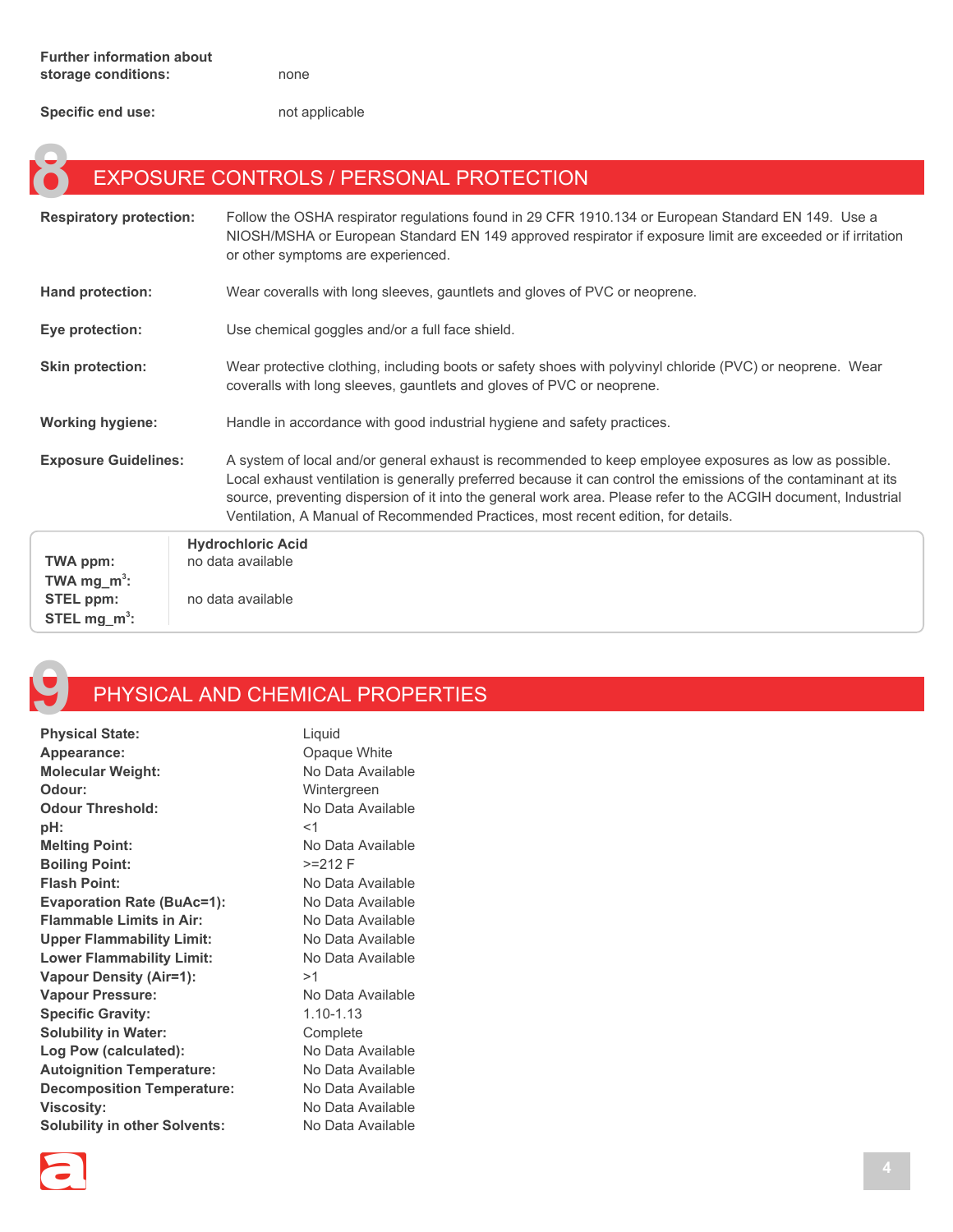**Partition Coefficient:** No Data Available **n-octanol / Water:** No Data Available **Kinematic Viscosity:** No Data Available **Dynamic Viscosity:** No Data Available **Explosive Properties:** No Data Available **Percent Volatile by Volume:** No Data Available

### **10** STABILITY AND REACTIVITY

| <b>Reactivity:</b>                                   | Normally stable.                                                                                |
|------------------------------------------------------|-------------------------------------------------------------------------------------------------|
| <b>Chemical stability:</b>                           | Stable under recommended storage conditions                                                     |
| <b>Thermal decomposition</b><br>conditions to avoid: | not known                                                                                       |
| <b>Possibility of hazardous</b><br>reactions:        | Will not occur                                                                                  |
| <b>Conditions to avoid:</b>                          | Unintentional contact with water and moisture. Keep containers tightly closed, when not in use. |
| <b>Hazardous decomposition</b><br>products:          | CO or CO2. Toxic chlorine fumes                                                                 |
| <b>Materials to avoid:</b>                           | Strong oxidizers, Ammonia, Chlorine, strong alkali materials, Aluminum                          |
| Hazardous polymerization:                            | none                                                                                            |

#### **11** TOXICOLOGICAL INFORMATION

#### Information on toxicological effects

Acute toxicity: No data available

#### Delayed and immediate effects as well as chronic effects from short and long-term exposure

| <b>Symptoms:</b>               | No data available                                                                                           |
|--------------------------------|-------------------------------------------------------------------------------------------------------------|
| <b>Sensitization:</b>          | No data available                                                                                           |
| <b>Mutagenic Effects:</b>      | No data available                                                                                           |
| Carcinogenicity:               | None of the ingredients are listed by IARC, ACGIH, NTP and OSHA as carcinogen                               |
| <b>Reproductive Toxicity:</b>  | No data available                                                                                           |
| <b>STOT single exposure:</b>   | Classified as specific target organ toxicant, single exposure, Category 3 with respiratory tract irritation |
| <b>STOT repeated exposure:</b> | not known                                                                                                   |
| <b>Chronic Toxicity:</b>       | May damage organs                                                                                           |
| <b>Target Organ Effects:</b>   | <b>Respiratory Tract</b>                                                                                    |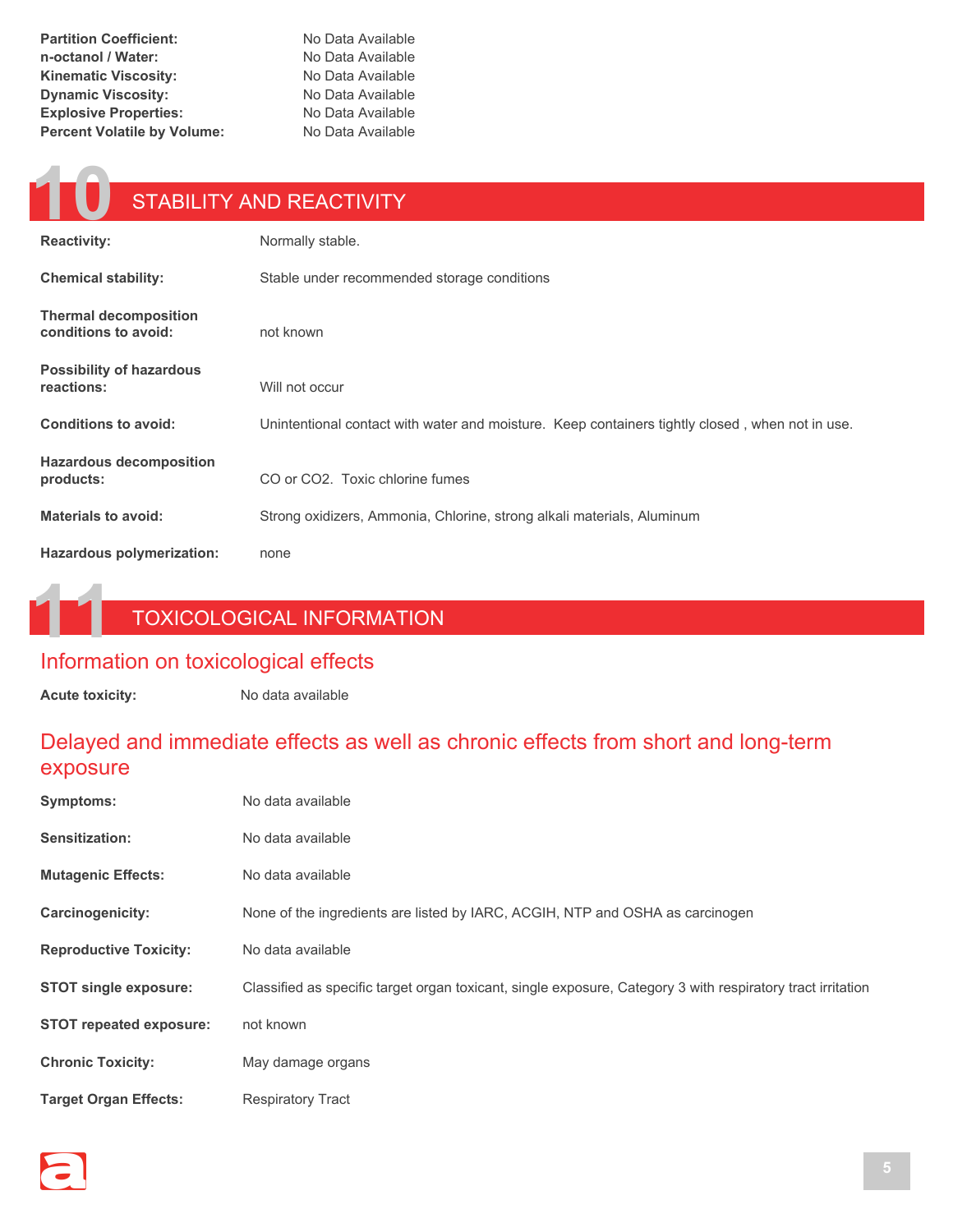#### **Aspiration hazard:** No data available

LD/LC50 values relevant for classification: None

#### **Listed Ingredients:**

| Hydrochloric Acid | LD50 (oral) 700 mg/kg Rat<br>LD50 (dermal) 5010 mg/kg Rabbit<br>LC50 (inhalation) 3124 ppm (1-hour Rat) |
|-------------------|---------------------------------------------------------------------------------------------------------|
|-------------------|---------------------------------------------------------------------------------------------------------|

## **12** ECOLOGICAL INFORMATION

| <b>Toxicity:</b>                        | This material is expected to be toxic to aquatic life. / LC50 862 mg/L (Orfe, golden<br>(Leuciscus Idus)) |
|-----------------------------------------|-----------------------------------------------------------------------------------------------------------|
| <b>Persistence and Degradability:</b>   | When released into the soil, this material is not expected to be biodegradable                            |
| <b>Bioaccumulative Potential:</b>       | No Data Available                                                                                         |
| <b>Mobility in Soil:</b>                | No Data Available                                                                                         |
| <b>Other Information:</b>               | No Data Available                                                                                         |
| <b>Aquatic Toxicity:</b>                | No Data Available                                                                                         |
| Toxicity to algae, fish, invertebrates: | No Data Available                                                                                         |
| <b>Biodegradation:</b>                  | No Data Available                                                                                         |

| 15<br>DISPOSAL                         |                                                                                 |
|----------------------------------------|---------------------------------------------------------------------------------|
| <b>Waste Disposal Recommendations:</b> | Follow local, provincial, state and federal regulations.                        |
| Ecology – Waste Materials:             | no data available                                                               |
| <b>Empty Containers:</b>               | Triple rinse and dispose according to provincial, state and federal regulations |

## **14** TRANSPORTATION INFORMATION

| <b>Department</b>             | <b>Proper Shipping Name</b> | Contains                 | <b>Hazard</b><br><b>Class</b> | UN#  | <b>Packing</b><br>Group |
|-------------------------------|-----------------------------|--------------------------|-------------------------------|------|-------------------------|
| Canadian TDG (Road &<br>Rail) | <b>Hydrochloric Acid</b>    | <b>Hydrochloric Acid</b> |                               | 1789 |                         |



**OSHA/WHMIS 2015 Classification:** Corrosive to Metals and Eyes.